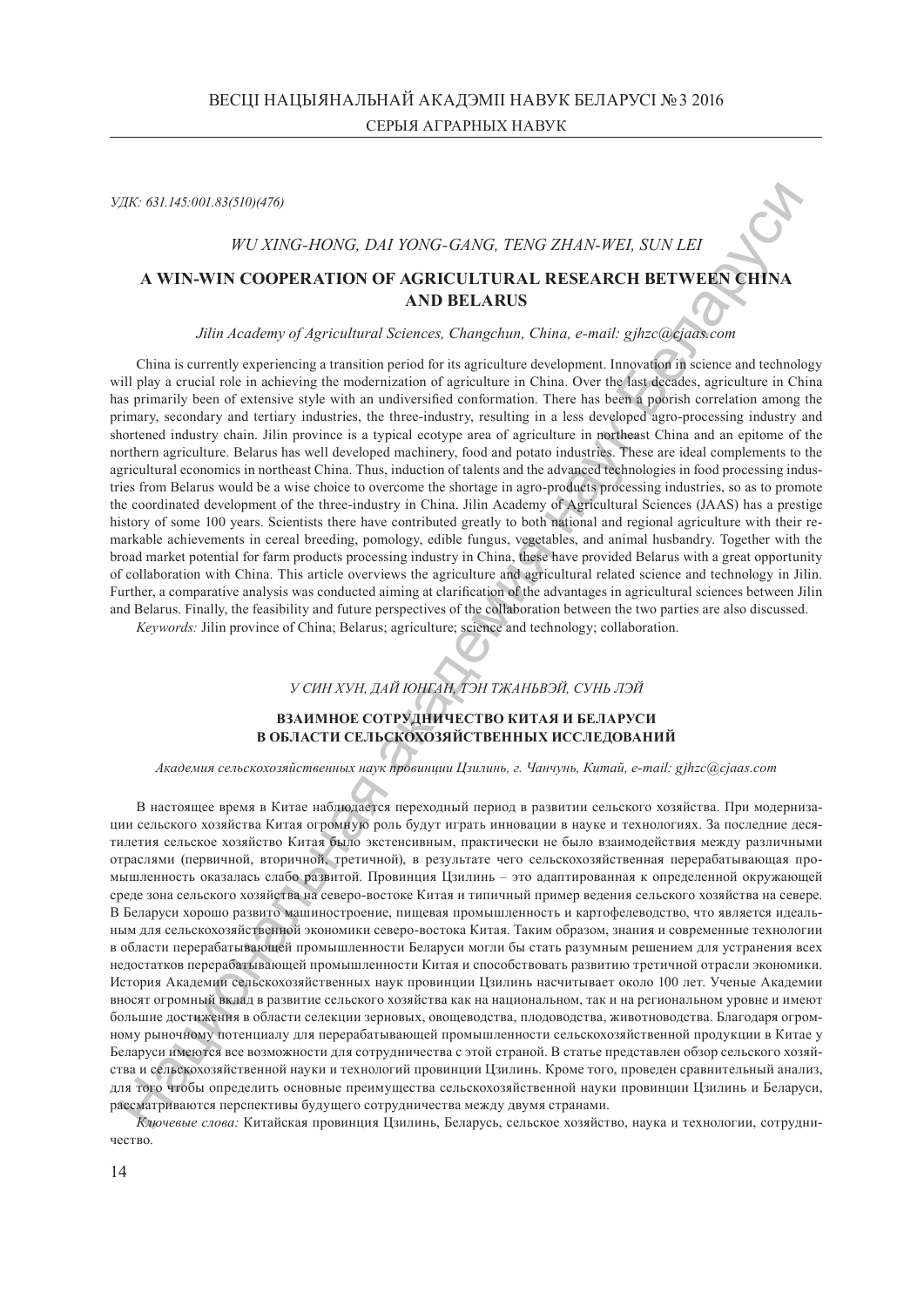Today's economy in China is facing the challenge of resources and environment constraints, and production cost raise up. This urges the improvement in science  $\&$  technology innovation and transformation in agricultural development mode. In particular, the "One zone one road" strategy from the new central government offers a great opportunity to make use of the markets and resources from domestic China and abroad. This has largely promoted international cooperation and communication in China agriculture. Belarus is an important nation of the Silk Road economic zone. Its advanced machinery manufacturing and farm product industries make it a strong complement for China. In current specific period of agricultural development mode transformation in China, a profitable collaboration potential will offer mutual benefits and win-win outputs to both nations.

## **1. An overview of Agriculture in Jilin**

China is an agricultural nation. The principal contradiction in agricultural development has over the last decades been changed into the conformational contradiction from insufficient total production of the grain. Market-oriented agriculture is the basic direction of the future agriculture in China. An intensive and environment friendly modern agriculture not only requires an optimized production chain of strong science and technology support, but also considers ecological priority and transformation in development pattern with coordination between planting and cultivation, and integrative development of the three-industry.

Jilin province is an agriculturerich province. It is located in one of the 3 most famous fertile lands in the world and, also the center of the golden corn zone in the world. Jilin is the key commodity grain production base, the "hometown of soybean" and the main production area of the high quality *Japonica* rice in China. It has been taken for many years the top ranking position in-per-unit area yield of grain, the commodity rate of grain and the per capital occupancy of grain in China. Over the last decades Jilin has made a significant contribution in ensuring national food security.

Now, Jilin province is experiencing a new period of transformation from traditional agriculture into advanced agriculture. The agricultural development starts to relying mainly on science and technology innovation, instead of previous extensive agriculture that depends extensively on input of resource elements. It is believed that advanced agriculture is an integration of elements like land, water and energy saving, environment friendly, efficient and sustainable.

# **2. The effects of the agricultural S&T on modern agriculture development in China**

At present, the rural population of China accounts for 43.9 % of the national population of 1.36 billion. The number of farming employes accounts for 39.8 % of the rural. According to the fundamental realities of the country, agricultural modernization is essential for realization of the modernization in China. Like industrial development, modern agriculture depends on also the support from modern sciences and technologies. Conduction of a modern agriculture system requires transformation of the agricultural developing mode, as well as improvement of traditional agriculture with modern sciences and technologies. Although, science and technology is prerequisite to ensure national food security, it is necessary to break through the constraints of resources and environment, and also the decision-making ability to promote construction of modern agriculture. JAAS is one of the agricultural research institutions of reputed expertise in agricultural sciences and technologies development in the northeast area. Haution Behavior and the beach interest in the Silk Road vocation and the mediatrical control of a great control of a state of the mediatric state is a state of the signal and the signal state of the signal state of the

# **2.1.** *Historical contribution of JAAS in agricultural S&T*

JAAS plays a key and leading role in breeding and cultivation of crops such as maize, rice, soybean, sorghum and other major food crops in China. Maize, soybean and rice breeding technologies take great advantage over other crops. The success in breeding of "Jijing" series rice varieties eliminated the dependence of Jilin rice breeding on Japanese rice germplasm, with a world record of accumulative planting area of more than 3.33 million hectares. The 1st hybrid soybean was bred in JAAS and obtained the patents of China, Japan and USA. The cultivation technique of spring maize ranks to the top in China for the multiple-year high yield record under natural rainfall condition. Advanced corn borer bio-controlling technology is used to 2.33 million hectares field each every which makes a great contribution to regional corn production.

Technique improvements have also been made on cold land pomology, vegetable and edible fungus research. A high quality variety library of cold land fruit trees of Northeast China was established in JAAS. JAAS is also the 1st one to conduct the asparagus and sweet potato research in Jilin province.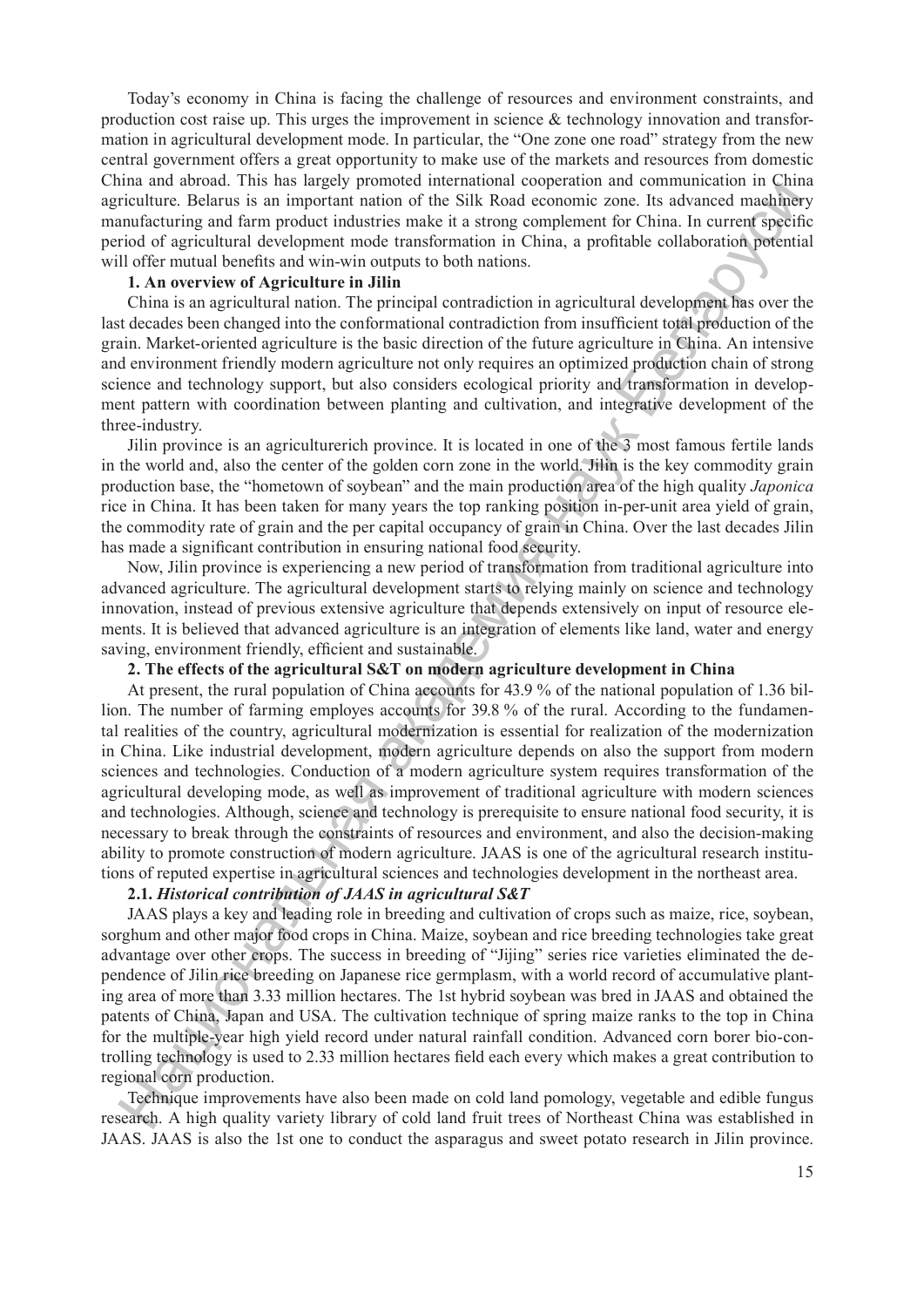In addition, biotechnology research and technology development are reputed in the nation for its advanced R&D capability in crop biotech breeding and plant bioreactor. The 1st national center for GM maize and soybean R&D was affiliated at JAAS holding many important national projects in crop biotech breeding. Over 100 years history, animal husbandry research in JAAS has played a critical role in China. The hybrid Red steppe is the 1st cattle breed in China. Songliao black swine is the 1st lean-meat type with black color female line in northeast China. Subo merino sheep is the national released new breed can produce the super fine-fleece. Animal Respiration Calorimetric Device was made independently in JAAS filling the domestic gap.

### **2.2.** *S&T innovation of different ecological areas in Jilin*

Agricultural modernization depends on S&T innovation. Based on the 42 national affiliated research centers of JAAS, the resource superiorities and agriculture production reality, diverse types of S&T innovation are conducted throughout 3 ecological areas of Jilin. In the east of Jilin, Changbai mountain area has well protected natural resources including more than 1000 species of wild animals and 2700 species of wild plants. There are opportunities to develop special local products and the Chinese herbal medicine. In the middle part of Jilin, which is the major grain production area, genetic breeding and cultivation of maize, rice, soybean and other crops are encouraged. For instance, the main breeding interests for maize are in early mature, dwarf, close planting, suitable for machine harvest. Whilst rice breeding interests lie in direct seeding with high quality and better taste. Develop hybrid soybean breeding research and maize-soybean intercrop varieties to improve the optimization of agricultural structure in Jilin, enhance breeding varieties of edible and processing soybean in order to realize the goal of national soybean self-sufficiency above 50 %. Development of high yield technologies with water-nutrition-chemical control, resources efficiency and environmental friendly. The west part of Jilin is an interlaced zone of farming and livestock, mainly focusing on semi-barn feeding and water saving agriculture research. The industry of silage corn, alfafa planting and sheep, cattle breeding for meat and milk use purpose will be a better start to drive moderately large-scale livestock and poultry breeding. Jilin is just located in the world famous black soil belt with an area of 1.1 million hectares black soil. JAAS has been working on the monitoring research of the black soil for more than 30 years, mainly focusing on protective cultivation, commercial organic fertilizer, grain-bean rotation, straw retain to the land and many other newly used technologies. with black color finally the in nontheas China. Subo netrino share is the mitiaal relationships and the mitiaal relationships and in the mitiaal relationships and in the mitiaal relationships and in the mitiaal relations

## **2.3.** *Modern agriculture development promoted by the commercialized S&T achievements*

In recent years, there are approximately 150 technologies of JAAS which are applied to agriculture and can increase the social benefit of 5 billion RMB every year. In order to accelerate the breeding process and strengthen the core competitiveness of the varieties, 2 R&D union groups have been set up for maize and rice according to the commercialized breeding mode. Rice research of JAAS leads the industry of *Japonica* rice breeding in China, president XI Jin-ping highly praised the taste and quality of Jilin rice during the NPC&CPPCC. Jijing511 won the "China fine taste rice award" in 2015 and the silver prize of "China-Japan fine taste award" in 2016 making "Jilin rice" known to outside China. *Trichogramma* and *Beauveria bassiana* are developed for bio-control of Asian corn borer. The technique application area of *Trichogramma* and *Beauveria bassiana* reached to 2 million hectares and 330 thousand hectares which save 900 million kg of grain losses every year. "Broad-narrow row farming techniques" applies to >330 thousand hectares every year.

## **3. Contrastive analysis of agriculture between Jilin and Belarus**

#### **3.1.** *Natural resources overview of Jilin and Belarus*

Jilin province is located in the center of northeast Asia and is the central region of northeast China with a total area of 18.74 square kilometers and 7.03 square kilometers of arable land. Jilin is part of the temperate continental monsoon climate, the annual frost-free season is about 100–160 days and the average annual rainfall is 400–600 mm. The natural environment is suitable for agricultural production. In 2015, the planting area of the food crops was 5.08 million hectares and the total grain output was 36.47 million tons in our province. The per unit area yield of grain keeps the first in China for many years. vas 30.4<br>nany yea<br>Belar

Belarus is located in the center of Europe with a total area of 207.6 thousand square kilometers. The agriculture and animal husbandry are better developed in Belarus. It is also the main flax producing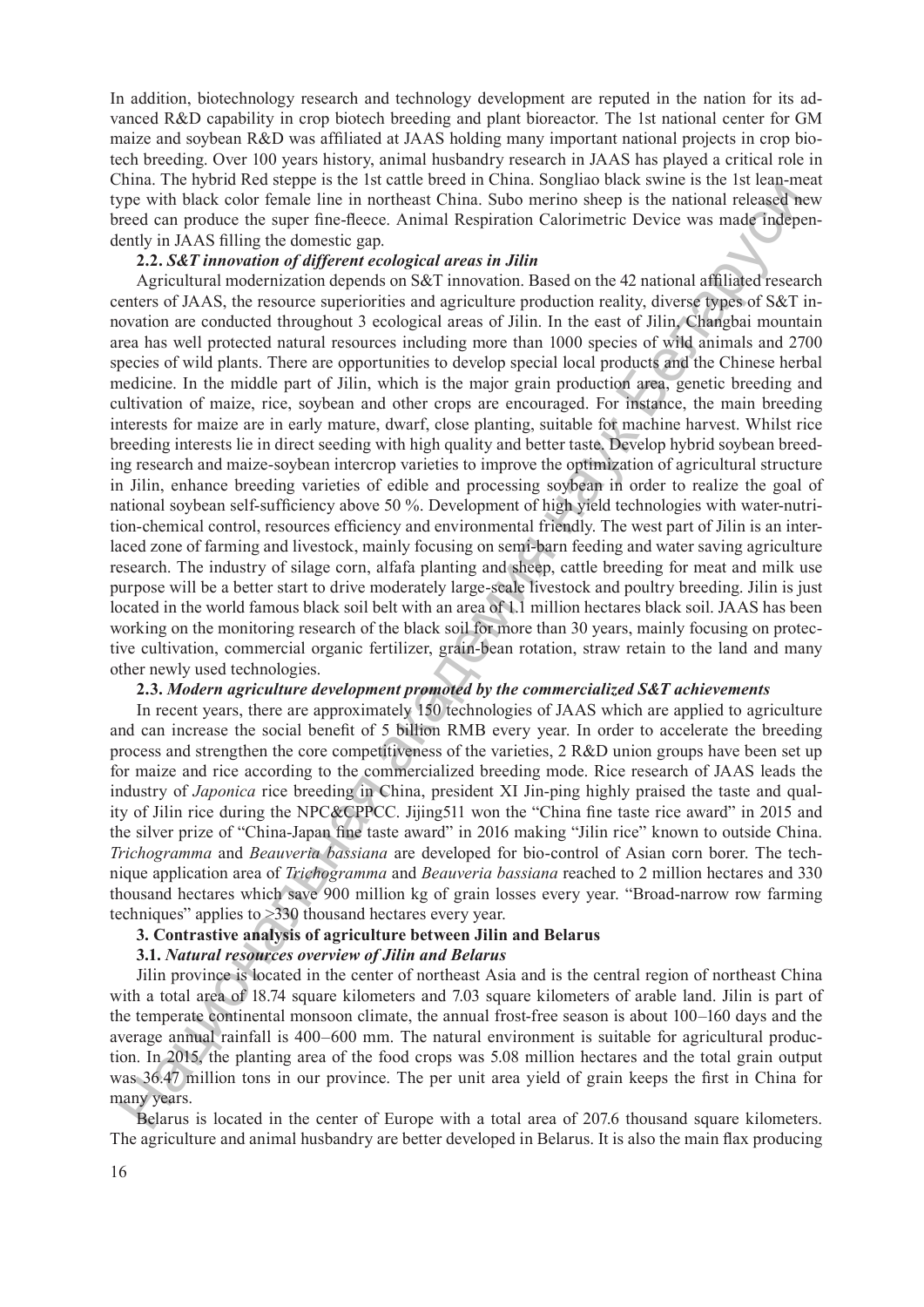area in the world. The cereal, economic crops and forage crops are the major crops in Belarus, among which potato is one of the important parts of agro-products. Animal husbandry mainly focuses on meat, egg and milk production. Most of the dairy products in Belarus are used for export.

## **3.2.** *Agricultural S&T overview of Jilin and Belarus*

There are 18 agricultural independent research organizations in Jilin province. JAAS is the only one specialized agricultural research firm subordinate of Jilin provincial government, which has the comprehensive priority with applied research and applied basic research. Throughout its 100-year changes, JAAS currently employs the total of 1197 staff members, including 870 research scientist: 170 with Ph. D. degree and 350 with master degree. There are 19 research institutes of scientific orientations covering from plant and animal science & breeding, biotechnology, plant protection, germplasm resources, pomology, agro-products processing through agro-economics and ecology etc. JAAS has contributed both nationally and regionally to science and technology of agriculture with its remarkable achievements.

The developed agriculture, universities specific for scientific and technological talents training, mechanical manufacturing technology such as tractor and agricultural implement of Belarus have been in a world leading level. After 170 years research history, the Agricultural Science Department of National Academy of Science of Belarus is the specialized organization for agricultural research, providing germplasm resources for nationwide and making outstanding contribution to cultivation, animal husbandry and veterinary, agricultural mechanization and food production.

#### **3.3.** *Broad collaboration potential of agricultural S&T between Jilin and Belarus*

The natural conditions between Jilin and Belarus are very similar, what makes a strong possibility for portability and complementarity of the scientific and technological achievements from both sides. Many scientific and technological outputs in Belarus can be transformed into the broad market of China. Jilin can also offer germplasm resources and the integrated cultivation technologies of crops and animals to meet the demand of agricultural development in Belarus. There are strategic cooperation agreements between the Chinese and Belarus governments which will create favorable conditions for collaboration between two countries.

### **3.3.1.** *The «bring in» strategy of Agricultural Research*

China has already entered an aging society, the aging population will reach 248 million by 2020 and aging level will reach 17.17 %. The elderly population will be over 400 million in 2050. After the implementation of the second child policy in 2015, the population of infants will increase rapidly. It is expected that it will increase more than 2 million newborns every year. In order to meet the rapid increased needs of the population, Jilin starts to pay more attention to the functional food research which was almost a blank in the past. The launch of national staple food strategy of potato in 2016 predicts that more than 50 % of potato will be used as staple food in 2020 which require to pay further attention to potato research. The Food processing machinery and equipment production level of China is relatively backward. The biological control technology on direct edible agricultural products such as vegetables and fruit still needs to be improved.

The elderly health food and infant functional food research and development of Belarus is in a world leading level. There are senior researchers and advanced functional food production technologies, processes and equipment. It will be a shortcut and great opportunity for China if the academicians working on functional food research and the related technologies, processes and equipment can be introduced to China from Belarus to meet the needs of high-end market in China. Potatoes are the important agricultural products and there are more than 100 varieties in Belarus. The manufacturing technology of agricultural machinery, food processing machinery in Belarus has been leading in the world. The application of bio-control technology especially on direct edible agricultural products is widely used. Through the collaboration, potato resources, agricultural machinery and manufacturing technology, food processing machinery and bio-control technology Belarus will successfully introduced to China and rapidly promote the modern agriculture development here. There are no applicated interaction and production in the product of the main production in the production of the main production in the production production production in the production production production and applicat

# **3.3.2.** *The "step abroad" strategy of Agricultural Research*

The market potential of fruit, vegetables and edible fungus in Belarus is tremendous which needs a large number of import every year. Pig and chicken breeding are competitive industries compared